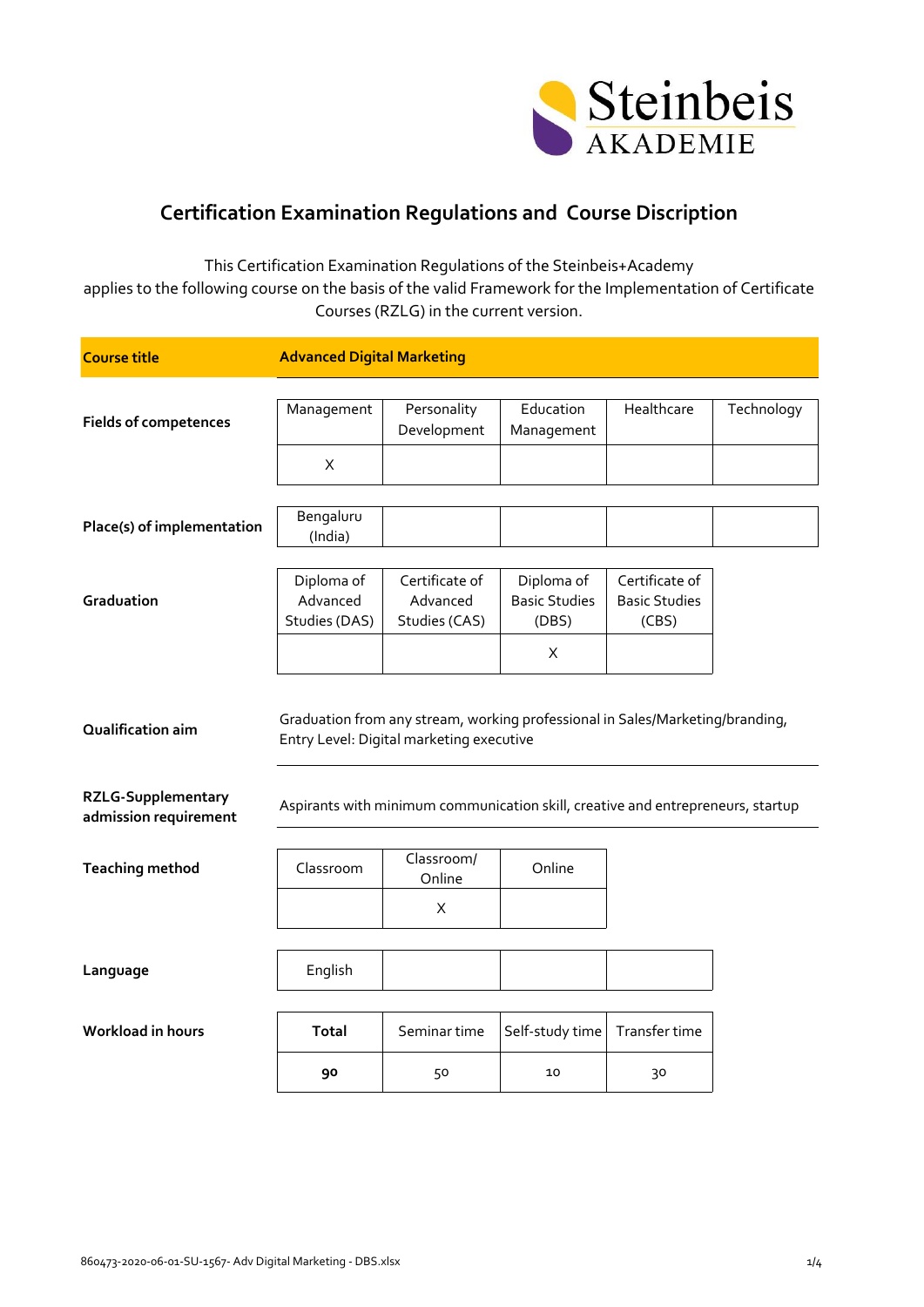

| Type of performance<br>records (LNW) | Examination<br>(K) | Presentation/<br>oral examination<br>(P | Case (C) | Transfer<br>papaer (TA) | Project study<br>paper (PSA) |
|--------------------------------------|--------------------|-----------------------------------------|----------|-------------------------|------------------------------|
|                                      |                    |                                         |          |                         |                              |

| Contents                               |                                                                                                                                                                                                                                                                                                                       |                   |  |  |
|----------------------------------------|-----------------------------------------------------------------------------------------------------------------------------------------------------------------------------------------------------------------------------------------------------------------------------------------------------------------------|-------------------|--|--|
| <b>Modules</b>                         | <b>Key topics</b>                                                                                                                                                                                                                                                                                                     | Seminar<br>time/h |  |  |
| <b>Basics of Content Writing</b>       | Digital Marketing, Traditional Marketing, Keyword<br>Research, Content Marketing                                                                                                                                                                                                                                      | $\mathbf{1}$      |  |  |
| <b>Basics of Infographic Creation</b>  | Introduction to Canva                                                                                                                                                                                                                                                                                                 | $\mathbf 1$       |  |  |
| <b>Basics of Digital Marketing</b>     | Types of Domain and Hosting (TLD, SLD), DNS<br>Server, Types of Websites,, Best Practices for<br>domain names selection,                                                                                                                                                                                              | $\mathbf 1$       |  |  |
| <b>Basics of Website Building</b>      | Domain & Hosting Registration, Wordpress<br>Installation, Dashboard Overview, Theme<br>Selection, Plugin Installation, Page Creation, Logo<br>Selection                                                                                                                                                               | 3                 |  |  |
| <b>Management of Wordpress Website</b> | UX Building, Page Editors, Theme Editors, UI<br>Enhancement, Contact Form Creation, Additional<br>CSS Usage, Google Search Console Setup                                                                                                                                                                              | $\mathbf{1}$      |  |  |
| On Page SEO                            | Site Structure Analysis, Meta Tags Creation,<br>Competitor Analysis and Exact Title Creation;<br>Bread Crumb Optimization, Site Maps, Robots.txt,<br>Internal Navigation, Website Error Codes; 301<br>Redirection, Content Optimization;<br>Customization of 404 error Page, Heading<br>Hierarchy, Image Optimization | 3                 |  |  |
| OFF Page SEO-I                         | Link Building and its Types, Directory Submissions,<br>Dmoz Listing, Forum Creation/ Submissions, Blogs<br>Creation and Posting; Social Book Marking (SBM),<br>Blog Post Message Creation& Updation, Social<br>Sharing, Classified Ads, Articles Creation and<br>Posting; Google My Business                          | $\mathbf 1$       |  |  |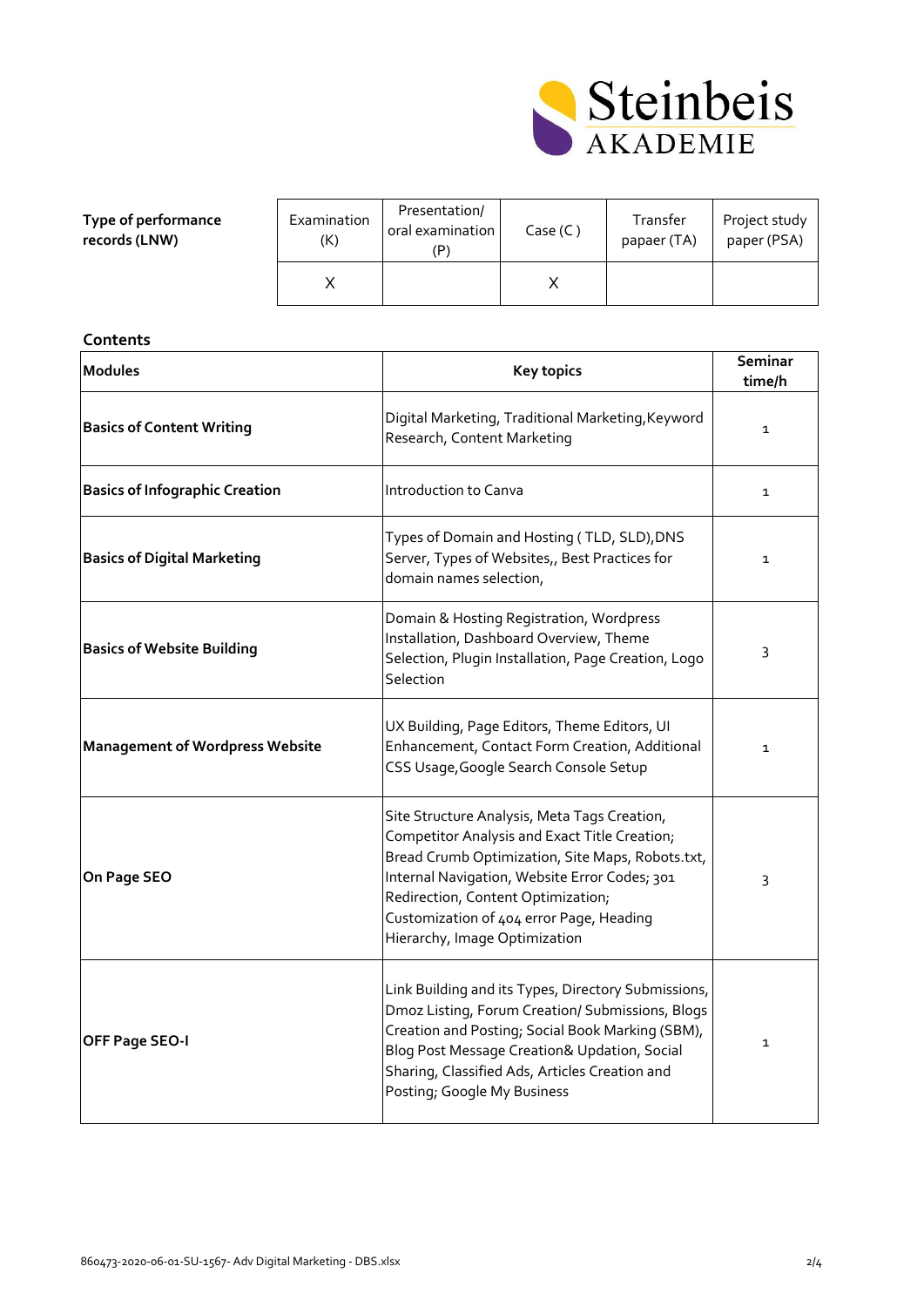

| <b>Local SEO</b>                                 | SEO for local Business, How to rank a website in<br>local searches, Verification and Installation<br>Process, Increasing STAR Rankings, Yellow Pages<br>Creation                                                                                                                                                                                                                                                                                                                                     | $\mathbf 1$    |
|--------------------------------------------------|------------------------------------------------------------------------------------------------------------------------------------------------------------------------------------------------------------------------------------------------------------------------------------------------------------------------------------------------------------------------------------------------------------------------------------------------------------------------------------------------------|----------------|
| <b>Mobile SEO</b>                                | Creation of Mobile Site, Mobile SiteMap, Snippets<br>Creation for mobile                                                                                                                                                                                                                                                                                                                                                                                                                             | $\mathbf{1}$   |
| OFF Page SEO-II                                  | Semrush Certification for SEO                                                                                                                                                                                                                                                                                                                                                                                                                                                                        | $\overline{2}$ |
| <b>Search Engine Algorithms</b>                  | Intro, History of Search Engines, Importance of<br>Search Engines, Google Broad Core Algortihms                                                                                                                                                                                                                                                                                                                                                                                                      | $\mathbf{1}$   |
| Intro to Google Ads                              | Intro to Google Ads, Match types, Bidding<br>Strategies, Setup of PPC Campaign                                                                                                                                                                                                                                                                                                                                                                                                                       | $\overline{2}$ |
| Google Ads                                       | Auction Insights, Negative Keywords, Filters,<br>Labels, Ads and Extension, Metrics ( Quality Score,<br>CTR Etc); Optimizing your landing pages, Ad<br>group Performance Reports, Google Analytics<br>Tracking Code Setup; GDN Targeting, Landing<br>Page Optimization, GDN Bidding Strategies; Ad<br>Placements, Interest & Groups Targeting; Creation<br>of YouTube Ads, Ad formats, Video Ads Format;<br>Change History Tool, Display Planner, shopping<br>ads overview; Creation of Shopping Ads | $\overline{2}$ |
| <b>SMO&amp;SMM</b>                               | What is social media?, Advantages of using social<br>media, Goals of social media marketing, Important<br>types of social media platforms based on users                                                                                                                                                                                                                                                                                                                                             | $\overline{2}$ |
| <b>Facebook Optimization</b>                     | Types of FB accounts, FB content strategy,<br>Designing FB posts, FB user engagement<br>metrics, FB insights, FB groups, FB apps                                                                                                                                                                                                                                                                                                                                                                     | $\overline{2}$ |
| Instagram, Linked In and Twitter<br>Optimization | Best Practices for Instagram, Twitter and Linked In<br>for Customer Engagement                                                                                                                                                                                                                                                                                                                                                                                                                       | $\overline{2}$ |
| <b>Facebook Marketing</b>                        | Types of Ads in FB, Types of objectives, Audience<br>Insights, Audience Targeting Best<br>Practices, Carousel Ads Setup, How to Write Ads;<br>Monitoring Ads, KPI's, FB Analytics                                                                                                                                                                                                                                                                                                                    | $\overline{2}$ |